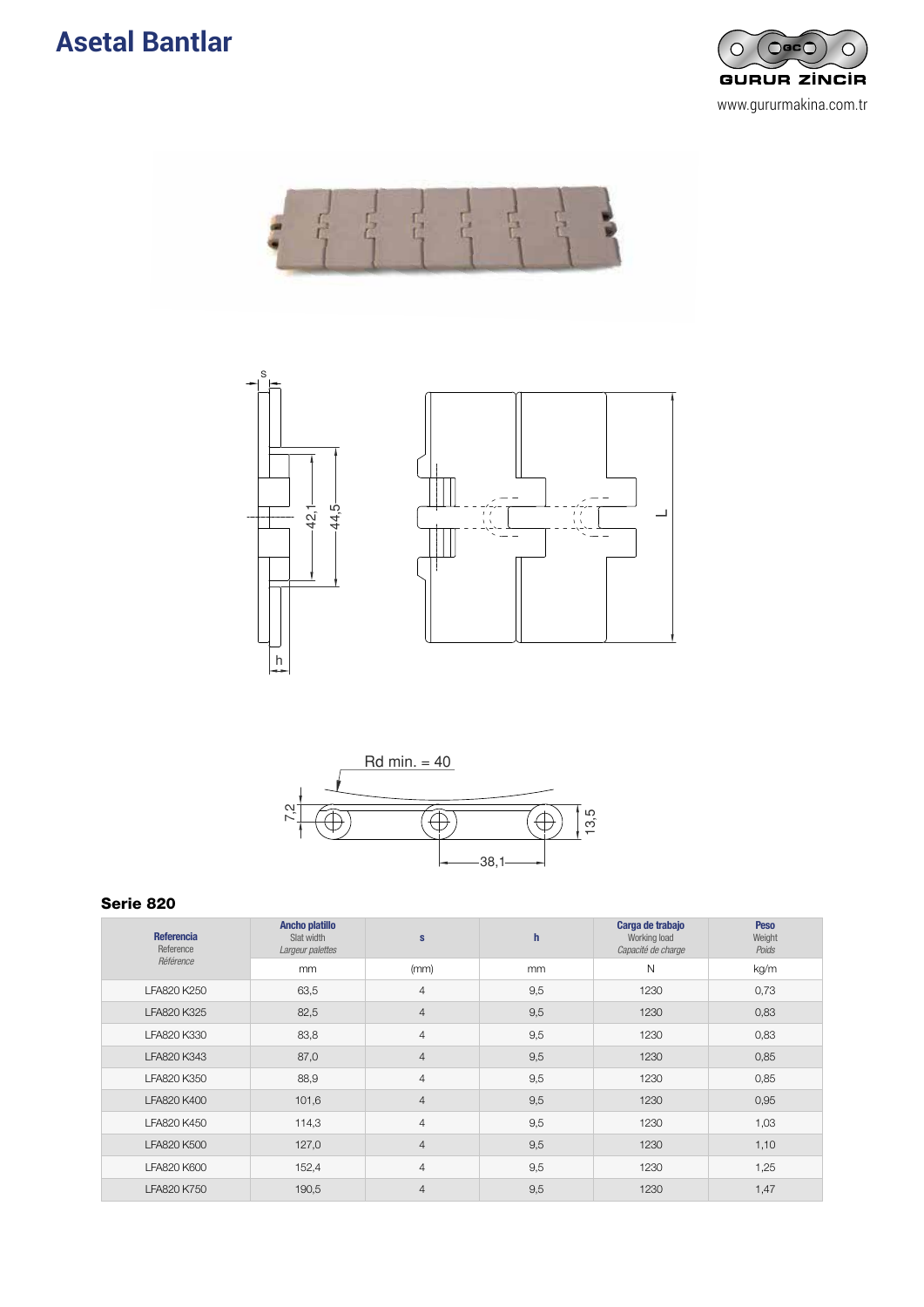



| Referencia<br>Reference | <b>Ancho platillo</b><br>Slat width<br>Largeur palettes | Carga de trabajo<br>Working load<br>Capacité de charge | Peso<br>Weight<br>Poids |
|-------------------------|---------------------------------------------------------|--------------------------------------------------------|-------------------------|
| Référence               | mm                                                      | $\mathsf{N}$                                           | kg/m                    |
| LFA821 K750             | 190,5                                                   | 2680                                                   | 2,50                    |
| LFA821 K1000            | 254,0                                                   | 2680                                                   | 2,95                    |
| LFA821 K1200            | 304,8                                                   | 2680                                                   | 3,25                    |
|                         |                                                         |                                                        |                         |
|                         |                                                         |                                                        |                         |
|                         |                                                         |                                                        |                         |
|                         |                                                         |                                                        |                         |
|                         |                                                         |                                                        |                         |
|                         |                                                         |                                                        |                         |
|                         |                                                         |                                                        |                         |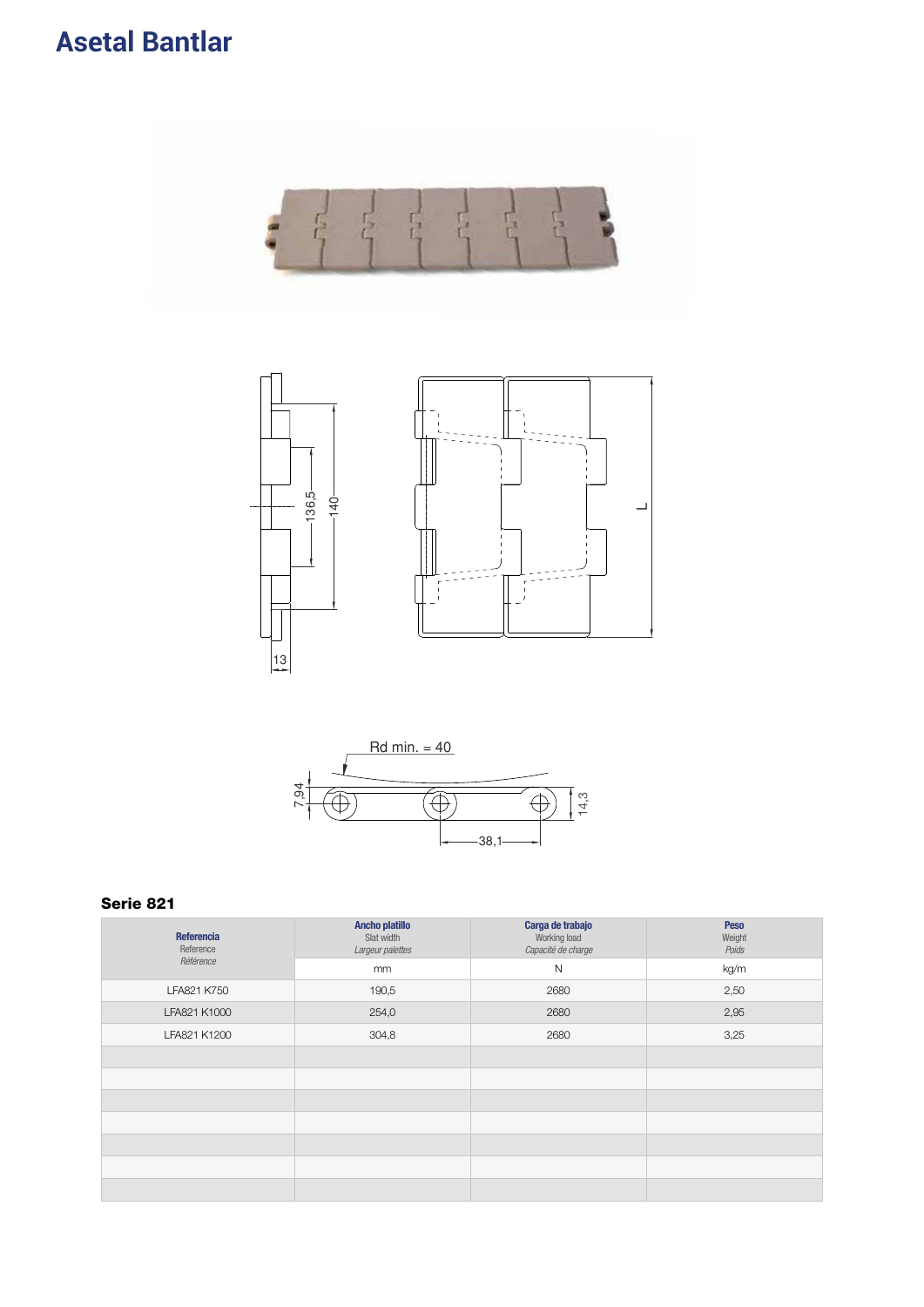### **Asetal Bantlar** De Charnela Termoral









#### Serie 880 TAB

| <b>Referencia</b><br>Reference | L     | $\mathsf{h}$ | $\mathbf R$ | G    | GC st. | Carga de trabajo<br>Working load<br>Capacité de charge | <b>Peso</b><br>Weight<br>Poids |
|--------------------------------|-------|--------------|-------------|------|--------|--------------------------------------------------------|--------------------------------|
| Référence                      | mm    | mm           | mm          | mm   | mm     | N                                                      | kg/m                           |
| <b>LFA880T K250</b>            | 63,5  | 16           | 400         | 11,5 | 46     | 2100                                                   | 0,80                           |
| <b>LFA880T K325</b>            | 82,5  | 16           | 400         | 11,5 | 46     | 2100                                                   | 0,94                           |
| <b>LFA880T K330</b>            | 83,8  | 16           | 400         | 11,5 | 46     | 2100                                                   | 0,96                           |
| <b>LFA880T K343</b>            | 87,0  | 16           | 400         | 11,5 | 46     | 2100                                                   | 0,99                           |
| <b>LFA880T K350</b>            | 88,9  | 16           | 400         | 11,5 | 46     | 2100                                                   | 1,01                           |
| <b>LFA880T K450</b>            | 114,3 | 16           | 400         | 11,5 | 46     | 2100                                                   | 1,08                           |
| <b>LFA880T K600</b>            | 152,4 | 16           | 400         | 11,5 | 46     | 2100                                                   | 1,28                           |
| <b>LFA880T K750</b>            | 190,5 | 16           | 400         | 11,5 | 46     | 2100                                                   | 1,48                           |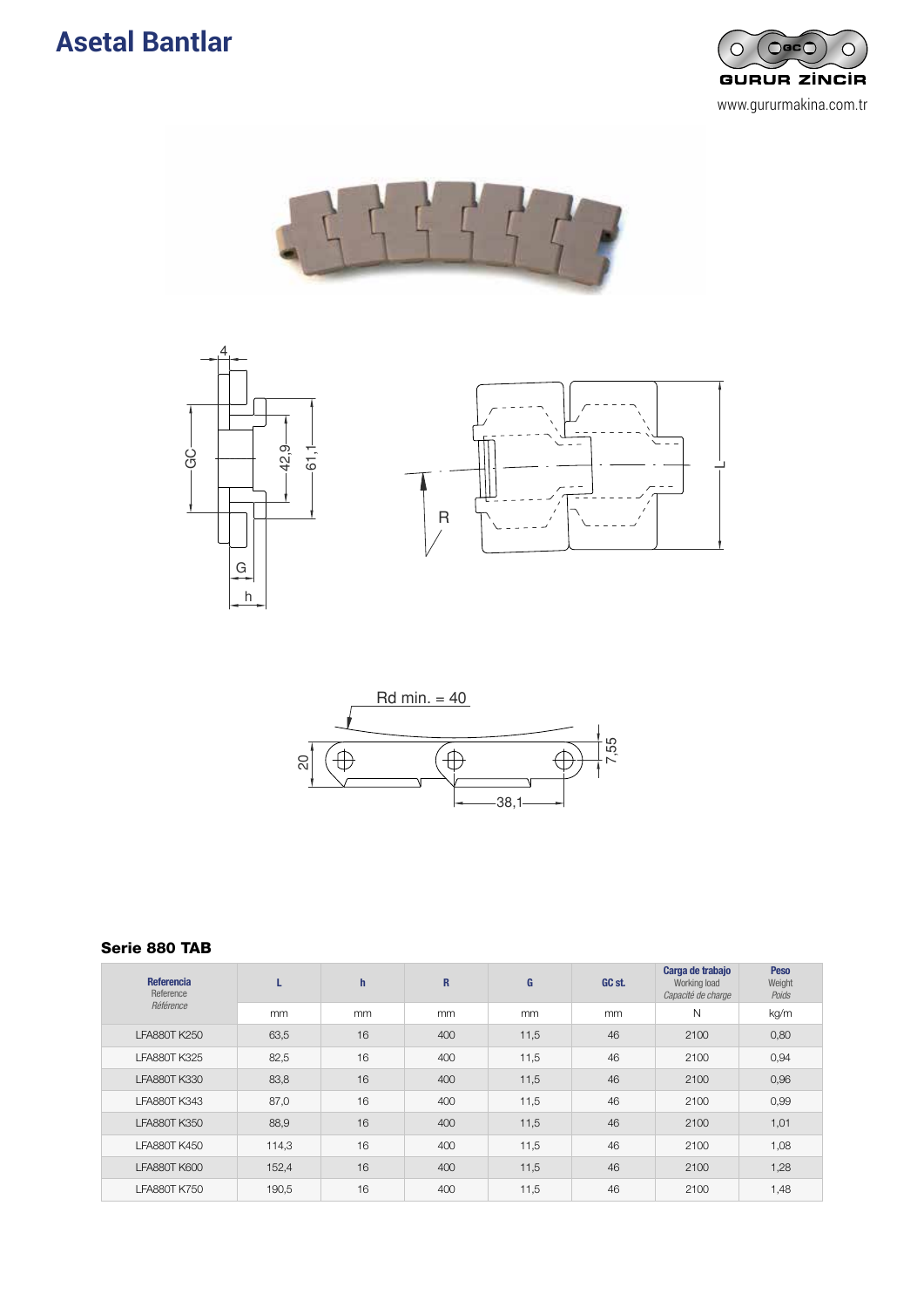





### Serie 882 TAB

| Referencia<br>Reference | <b>Ancho platillo</b><br>Slat width<br>Largeur palettes | $\mathbf{R}$ | GC st. | Carga de trabajo<br>Working load<br>Capacité de charge | <b>Peso</b><br>Weight<br>Poids |
|-------------------------|---------------------------------------------------------|--------------|--------|--------------------------------------------------------|--------------------------------|
| Référence               | mm                                                      | mm           | mm     | $\mathsf{N}$                                           | kg/m                           |
| <b>LFA882T K450</b>     | 114,3                                                   | 610          | 60     | 3830                                                   | 1,98                           |
| <b>LFA882T K750</b>     | 190,5                                                   | 610          | 60     | 3830                                                   | 2,43                           |
| LFA882T K1000           | 254,0                                                   | 610          | 60     | 3830                                                   | 2,87                           |
| LFA882T K1200           | 304,8                                                   | 610          | 60     | 3830                                                   | 3,41                           |
|                         |                                                         |              |        |                                                        |                                |
|                         |                                                         |              |        |                                                        |                                |
|                         |                                                         |              |        |                                                        |                                |
|                         |                                                         |              |        |                                                        |                                |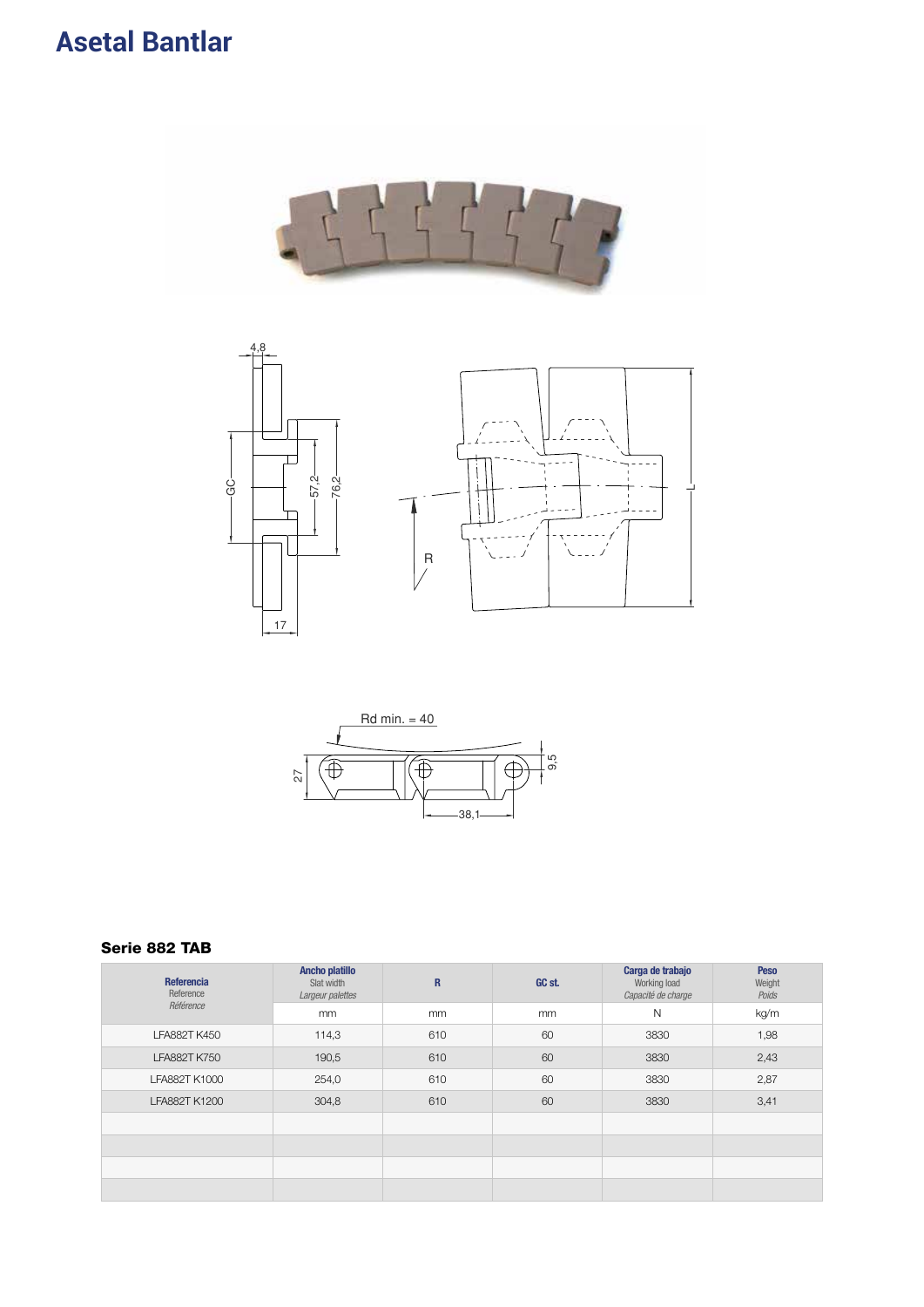







### Serie WLF 1700

| <b>Referencia</b><br>Reference<br>Référence |     | GC st. | Carga de trabajo<br>Working load<br>Capacité de charge | <b>Peso</b><br>Weight<br>Poids |
|---------------------------------------------|-----|--------|--------------------------------------------------------|--------------------------------|
|                                             | mm  | mm     | Ν                                                      | kg/m                           |
| <b>WLF1700</b>                              | 140 | 58     | 4000                                                   | 1,26                           |





#### Serie WLF 1702

| Referencia<br>Reference<br>Référence |     | GC st. | Carga de trabajo<br>Working load<br>Capacité de charge | <b>Peso</b><br>Weight<br>Poids |
|--------------------------------------|-----|--------|--------------------------------------------------------|--------------------------------|
|                                      | mm  | mm     | N                                                      | kg/m                           |
| <b>WLF1702</b>                       | 140 | 59,5   | 4000                                                   | 1,43                           |

222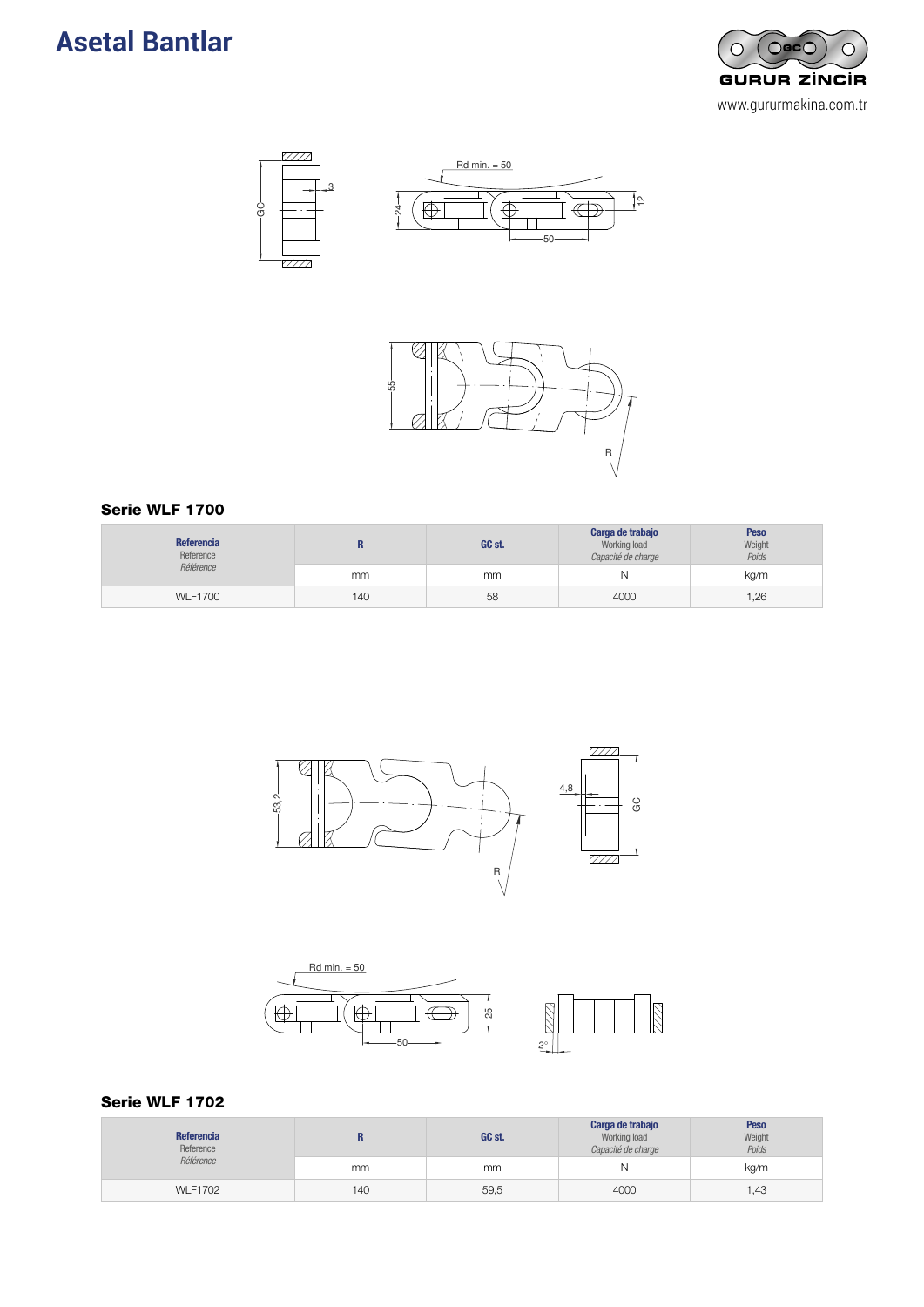



### Serie D 600 - D 600 TAB

| Referencia<br>Reference |      |    | B    | п<br>п |    |    | Carga de trabajo<br>tWorking load<br>Capacité de charge | <b>Peso</b><br>Weight<br>Poids |
|-------------------------|------|----|------|--------|----|----|---------------------------------------------------------|--------------------------------|
| Référence               | mm   | mm | mm   | mm     | mm | mm | Ν                                                       | kg/m                           |
| D600                    | 63,5 | 43 | 18,0 | 28,5   |    |    | 6000                                                    | 1,44                           |
| <b>D600T</b>            | 63,5 | 43 | 18,0 | 28,5   | 54 | 14 | 6000                                                    | 1,49                           |